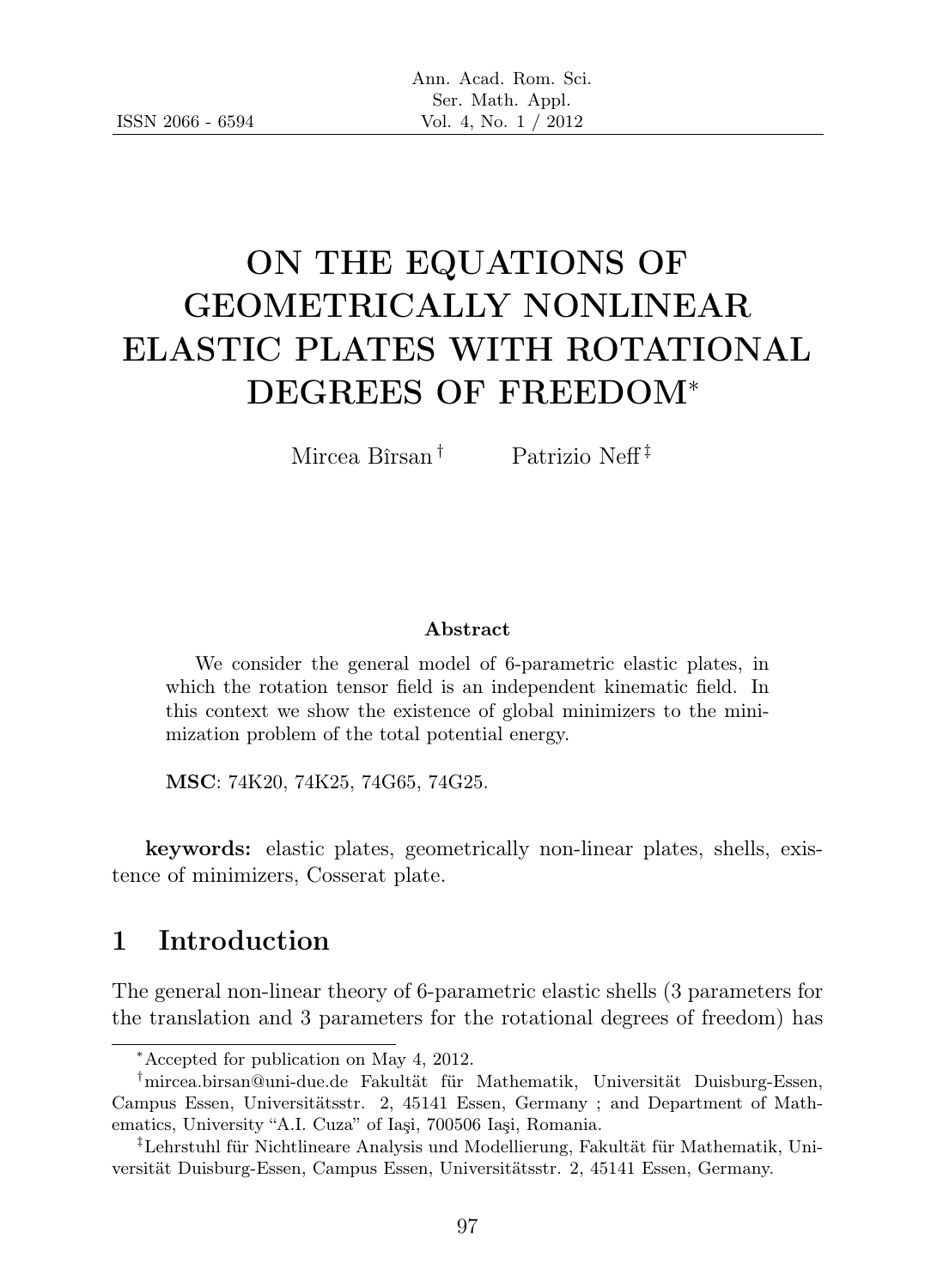been established and presented in the books of Libai and Simmonds [1] and Chróścielewski, Makowski and Pietraszkiewicz [2]. This approach to shell theory is of great importance due to its generality and its efficiency for the treatment of complex shell problems.

In this short note we present an existence results for the equations of geometrically nonlinear elastic plates, in the framework of the 6-parametric shell theory. Using the direct methods of the calculus of variations, we establish the existence of global minimizers for the corresponding minimization problem of the total potential energy. First, we consider the case of isotropic and homogeneous plates. Then, we extend the existence theorem to the more general situation of composite elastic plates.

### 2 Geometrically nonlinear elastic plates

Consider an elastic plate which occupies in the reference (undeformed) configuration the region  $\Omega = \{(x, y, z) | (x, y) \in \omega, z \in \{-\frac{h}{2}\}\}$  $\frac{h}{2}$  ,  $\frac{h}{2}$  $\frac{h}{2}$  } of the threedimensional Euclidean space. Here  $h > 0$  is the thickness of the plate and  $\omega \subset \mathbb{R}^2$  is a bounded, open domain with Lipschitz boundary  $\partial \omega$ . Relative to an inertial frame  $(O, e_i)$ , with  $e_i$  orthonormal vectors  $(i = 1, 2, 3)$ , the position vector **r** of any point of  $\Omega$  can be written as

$$
\mathbf{r}(x, y, z) = x \mathbf{e}_1 + y \mathbf{e}_2 + z \mathbf{e}_3, \qquad (x, y) \in \omega, \quad z \in \left[ -\frac{h}{2}, \frac{h}{2} \right]. \tag{1}
$$

In the deformed configuration, we denote by  $\mathbf{m} : \omega \subset \mathbb{R}^2 \to \mathbb{R}^3$  the surface deformation mapping, so that  $\mathbf{m} = \mathbf{m}(x, y)$  represents the position vector of the points of the base surface of the plate (shell). Let the vector field  $\mathbf{u} = \mathbf{u}(x, y)$  designate the translations (displacements) and the proper orthogonal tensor field  $\mathbf{R} = \mathbf{R}(x, y)$  denote the rotations of the shell crosssections. Then the deformed configuration of the plate is given by

$$
m(x, y) = x e1 + y e2 + u(x, y), di = Rei, i = 1, 2, 3.
$$
 (2)

The vectors  $\mathbf{d}_i$  introduced in (2) are three orthonormal vectors (usually called directors) attached to any point of the deformed base surface  $S = m(\omega)$ . Thus, the rotation tensor field  $\mathbf{R}(x, y) \in SO(3)$  can be written as

$$
\mathbf{R} = \mathbf{d}_i \otimes \mathbf{e}_i. \tag{3}
$$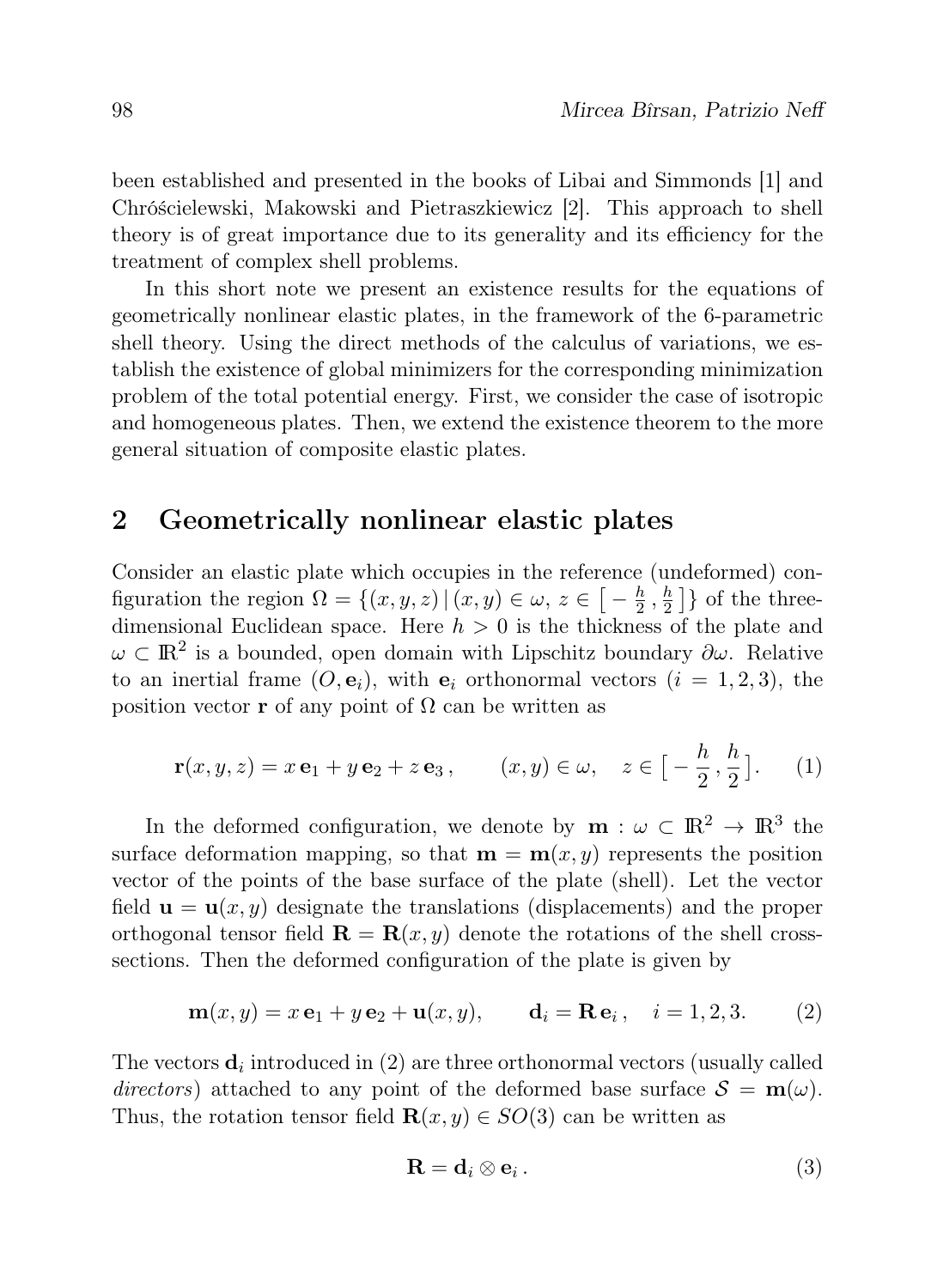We employ the usual tensor notation and the Einstein's convention of summation over repeated indices. The Latin indices  $i, j, \dots$  take the values  $\{1, 2, 3\}$ and the Greek indices  $\alpha, \beta, \dots$  range over the set  $\{1, 2\}$ . The partial derivative with respect to x will be denoted by  $(\cdot)_{,x} = \frac{\partial}{\partial x} (\cdot)$ .

The local equilibrium equations for 6-parametric plates are [1, 2]:

$$
\text{Div}_s \mathbf{N} + \mathbf{f} = \mathbf{0}, \qquad \text{Div}_s \mathbf{M} + \text{axl}(\mathbf{N} \mathbf{F}^T - \mathbf{F} \mathbf{N}^T) + \mathbf{c} = \mathbf{0}.
$$
 (4)

Here, f and c are the external surface resultant force and couple vector fields, N and M are the internal surface stress resultant and stress couple resultant tensors (of the first Piola–Kirchhoff stress tensor type),  $\text{Div}_s$  is the surface divergence operator, while  $\mathbf{F} = \text{Grad}_s \mathbf{m} = \mathbf{m}_{x} \otimes \mathbf{e}_1 + \mathbf{m}_{y} \otimes \mathbf{e}_2$  is the surface gradient of deformation. The superscript  $(\cdot)^T$  denotes the transpose and  $axl(\cdot)$  is the axial vector of any skew-symmetric tensor.

To formulate the boundary conditions, we take a disjoint partition of the boundary curve  $\partial \omega = \partial \omega_d \cup \partial \omega_f$ ,  $\partial \omega_d \cap \partial \omega_f = \emptyset$ , with length $(\partial \omega_d) > 0$ . We consider the following boundary conditions [2, 3]

$$
\mathbf{u} - \mathbf{u}^* = \mathbf{0}, \qquad \mathbf{R} - \mathbf{R}^* = \mathbf{0} \quad \text{along } \partial \omega_d, \tag{5}
$$

$$
\mathbf{N}\nu - \mathbf{n}^* = \mathbf{0}, \qquad \mathbf{M}\nu - \mathbf{m}^* = \mathbf{0} \quad \text{along } \partial \omega_f, \qquad (6)
$$

where  $\mathbf{n}^*$  and  $\mathbf{m}^*$  are the external boundary resultant force and couple vectors applied along  $\partial \omega_f$ , and  $\nu$  is the external unit normal vector to  $\partial \omega$ .

In the general resultant theory of shells, the strain measures are the strain tensor **E** and the bending tensor **K**, given by [2, 4]

$$
\mathbf{E} = \mathbf{R}^{T} \big[ \left( \mathbf{m}_{,x} - \mathbf{d}_{1} \right) \otimes \mathbf{e}_{1} + \left( \mathbf{m}_{,y} - \mathbf{d}_{2} \right) \otimes \mathbf{e}_{2} \big], \tag{7}
$$

$$
\mathbf{K} = \mathbf{R}^T [\text{axl}(\mathbf{R}_{,x}\mathbf{R}^T) \otimes \mathbf{e}_1 + \text{axl}(\mathbf{R}_{,y}\mathbf{R}^T) \otimes \mathbf{e}_2].
$$
 (8)

One can prove that the following relation holds for any rotation tensor  $\mathbf{Q} \in SO(3)$  and any second order skew-symmetric tensor  $\mathbf{A} \in SO(3)$ 

$$
axI(QAQT) = QaxI(A).
$$
 (9)

If we write this relation for  $\mathbf{Q} = \mathbf{R}$  and  $\mathbf{A} = \mathbf{R}^T \mathbf{R}_{x}$  we obtain

$$
\mathbf{R}^{T} \text{axl}(\mathbf{R}_{,x}\mathbf{R}^{T}) = \text{axl}(\mathbf{R}^{T}\mathbf{R}_{,x}).
$$
\n(10)

By  $(8)$  and  $(10)$ , the bending tensor **K** can be expressed in the simpler form

$$
\mathbf{K} = \text{axl}(\mathbf{R}^T \mathbf{R}_{,x}) \otimes \mathbf{e}_1 + \text{axl}(\mathbf{R}^T \mathbf{R}_{,y}) \otimes \mathbf{e}_2. \tag{11}
$$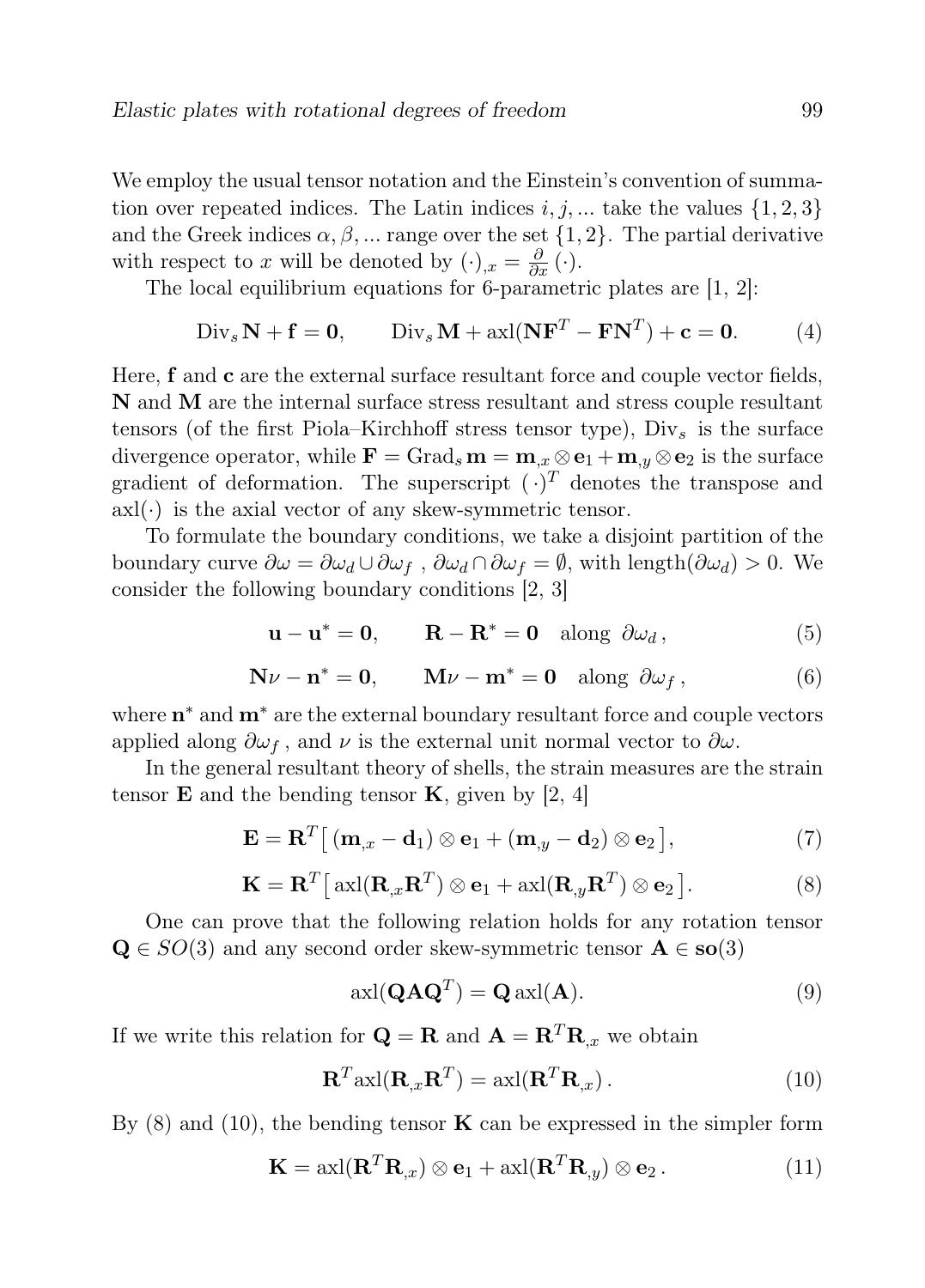In the case of plates, the strain tensor  $E$  and the bending tensor  $K$  can be written in component form relative to the tensor basis  $\{e_i \otimes e_j\}$  as

$$
\mathbf{E} = E_{i\alpha} \mathbf{e}_i \otimes \mathbf{e}_\alpha = (\mathbf{m}_{,x} \cdot \mathbf{d}_i - \delta_{i1}) \mathbf{e}_i \otimes \mathbf{e}_1 + (\mathbf{m}_{,y} \cdot \mathbf{d}_i - \delta_{i2}) \mathbf{e}_i \otimes \mathbf{e}_2 , \qquad (12)
$$

$$
\mathbf{K} = K_{i\alpha}\mathbf{e}_i \otimes \mathbf{e}_\alpha = (\mathbf{d}_{2,x} \cdot \mathbf{d}_3)\mathbf{e}_1 \otimes \mathbf{e}_1 + (\mathbf{d}_{3,x} \cdot \mathbf{d}_1)\mathbf{e}_2 \otimes \mathbf{e}_1 + (\mathbf{d}_{1,x} \cdot \mathbf{d}_2)\mathbf{e}_3 \otimes \mathbf{e}_1 + (\mathbf{d}_{2,y} \cdot \mathbf{d}_3)\mathbf{e}_1 \otimes \mathbf{e}_2 + (\mathbf{d}_{3,y} \cdot \mathbf{d}_1)\mathbf{e}_2 \otimes \mathbf{e}_2 + (\mathbf{d}_{1,y} \cdot \mathbf{d}_2)\mathbf{e}_3 \otimes \mathbf{e}_2,
$$
(13)

where  $\delta_{ij}$  is the Kronecker symbol.

Let  $W = W(E, K)$  be the strain energy density of the elastic plate. According to the hyperelasticity assumption, the constitutive equations are

$$
\mathbf{N} = \mathbf{R} \frac{\partial W}{\partial \mathbf{E}} , \qquad \mathbf{M} = \mathbf{R} \frac{\partial W}{\partial \mathbf{K}} .
$$
 (14)

The strain energy density for physically linear isotropic plates is [5]

$$
W(\mathbf{E}, \mathbf{K}) = W_{\text{mb}}(\mathbf{E}) + W_{\text{bend}}(\mathbf{K}),
$$
  
\n
$$
2W_{\text{mb}}(\mathbf{E}) = \alpha_1 \text{tr}^2 \mathbf{E}_{\parallel} + \alpha_2 \text{tr} \mathbf{E}_{\parallel}^2 + \alpha_3 \text{tr}(\mathbf{E}_{\parallel}^T \mathbf{E}_{\parallel}) + \alpha_4 \mathbf{e}_3 \mathbf{E} \mathbf{E}^T \mathbf{e}_3,
$$
  
\n
$$
2W_{\text{bend}}(\mathbf{K}) = \beta_1 \text{tr}^2 \mathbf{K}_{\parallel} + \beta_2 \text{tr} \mathbf{K}_{\parallel}^2 + \beta_3 \text{tr}(\mathbf{K}_{\parallel}^T \mathbf{K}_{\parallel}) + \beta_4 \mathbf{e}_3 \mathbf{K} \mathbf{K}^T \mathbf{e}_3,
$$
\n(15)

where the coefficients  $\alpha_k$ ,  $\beta_k$  are constant material parameters, and we use the notations  $\mathbf{E}_{\parallel} = \mathbf{E} - (\mathbf{e}_3 \otimes \mathbf{e}_3) \mathbf{E}$  and  $\mathbf{K}_{\parallel} = \mathbf{K} - (\mathbf{e}_3 \otimes \mathbf{e}_3) \mathbf{K}$ .

### 3 Existence of minimizers

Let us define the admissible set  $\mathcal A$  by

$$
\mathcal{A} = \{ (\mathbf{m}, \mathbf{R}) \in \mathbf{H}^1(\omega, \mathbb{R}^3) \times \mathbf{H}^1(\omega, SO(3)) \mid \mathbf{m}_{\vert \partial \omega_d} = \mathbf{m}^*, \ \mathbf{R}_{\vert \partial \omega_d} = \mathbf{R}^* \}.
$$
\n(16)

The boundary conditions in (16) are to be understood in the sense of traces. We assume the existence of a function  $\Lambda(\mathbf{u}, \mathbf{R})$  representing the potential of the external surface loads  $f, c$ , and boundary loads  $n^*, m^*$  [4].

Consider the two-field minimization problem associated to the deformation of elastic plates: find the pair  $(\hat{\mathbf{m}}, \mathbf{R}) \in \mathcal{A}$  which realizes the minimum of the functional

$$
I(\mathbf{m}, \mathbf{R}) = \int_{\omega} W(\mathbf{E}, \mathbf{K}) \, d\omega - \Lambda(\mathbf{u}, \mathbf{R}) \quad \text{for} \quad (\mathbf{m}, \mathbf{R}) \in \mathcal{A}.
$$
 (17)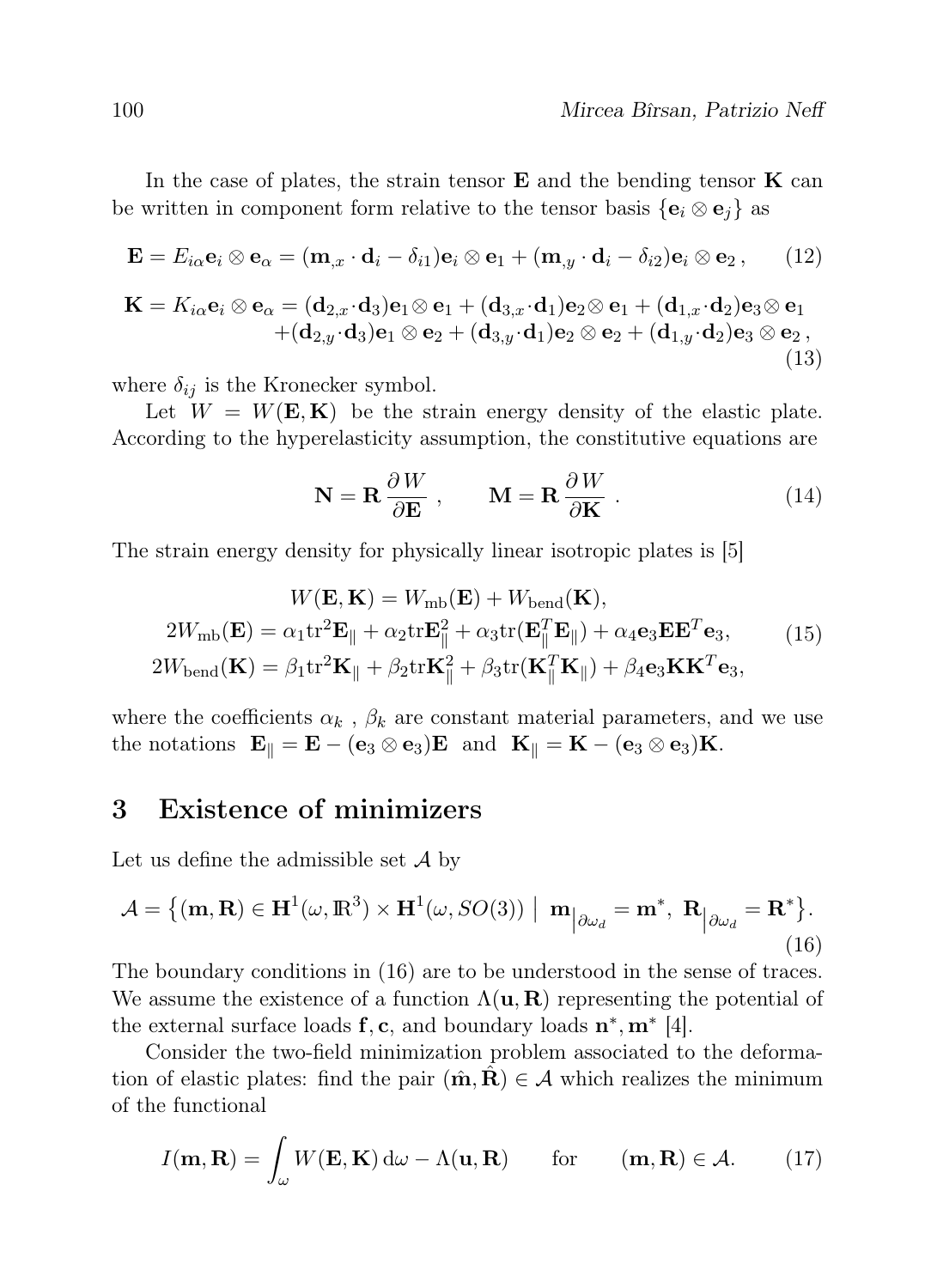Here the strain tensor  $E$  and the bending tensor  $K$  are expressed in terms of  $(m, R)$  by the relations  $(2)_2$ ,  $(7)$  and  $(8)$ .

The external loading potential  $\Lambda(\mathbf{u}, \mathbf{R})$  is decomposed additively

$$
\Lambda(\mathbf{u}, \mathbf{R}) = \Lambda_{\omega}(\mathbf{u}, \mathbf{R}) + \Lambda_{\partial \omega_f}(\mathbf{u}, \mathbf{R}),
$$
\n(18)

where  $\Lambda_{\omega}({\bf u}, {\bf R})$  is the potential of the external surface loads f, c, while  $\Lambda_{\partial \omega_f}(\mathbf{u}, \mathbf{R})$  is the potential of the external boundary loads  $\mathbf{n}^*, \mathbf{m}^*$ 

$$
\Lambda_{\omega}(\mathbf{u}, \mathbf{R}) = \int_{\omega} \mathbf{f} \cdot \mathbf{u} \, d\omega + \Pi_{\omega}(\mathbf{R}), \quad \Lambda_{\partial \omega_f}(\mathbf{u}, \mathbf{R}) = \int_{\partial \omega_f} \mathbf{n}^* \cdot \mathbf{u} \, ds + \Pi_{\partial \omega_f}(\mathbf{R}).
$$
\n(19)

The load potentials  $\Pi_{\omega} : L^2(\omega, SO(3)) \to \mathbb{R}$  and  $\Pi_{\partial \omega_f} : L^2(\omega, SO(3)) \to \mathbb{R}$ are assumed to be continuous and bounded operators. Let us present next the main existence result corresponding to isotropic elastic plates.

Theorem 1 Assume that the external loads and the boundary data satisfy the regularity conditions

$$
\mathbf{f} \in \mathbf{L}^2(\omega, \mathbb{R}^3), \ \mathbf{n}^* \in \mathbf{L}^2(\partial \omega_f, \mathbb{R}^3), \ \mathbf{m}^* \in \mathbf{H}^1(\omega, \mathbb{R}^3), \ \mathbf{R}^* \in \mathbf{H}^1(\omega, SO(3)).
$$
\n(20)

Consider the minimization problem  $(16)$ ,  $(17)$  for isotropic plates, i.e. when the strain energy density W is given by the relations  $(15)$ . If the constitutive coefficients satisfy the conditions

$$
2\alpha_1 + \alpha_2 + \alpha_3 > 0, \quad \alpha_2 + \alpha_3 > 0, \quad \alpha_3 - \alpha_2 > 0, \quad \alpha_4 > 0, 2\beta_1 + \beta_2 + \beta_3 > 0, \quad \beta_2 + \beta_3 > 0, \quad \beta_3 - \beta_2 > 0, \quad \beta_4 > 0,
$$
\n
$$
(21)
$$

then the problem (16), (17) admits at least one minimizing solution pair  $(\hat{\mathbf{m}}, \mathbf{R}) \in \mathcal{A}.$ 

For the proof, we apply the direct methods of the calculus of variations and we follow the same steps as in the proof of Theorem 4.1 from [6].

### 4 Composite plates

The modeling of composite shells in the nonlinear 6-parametric general theory of shells has been presented in [7]. In this case, the strain energy density can be written using the matrix notation in the following way [7]

$$
W(\mathbf{E}, \mathbf{K}) = \frac{1}{2} \mathbf{v}^T \mathbf{C} \mathbf{v},
$$
 (22)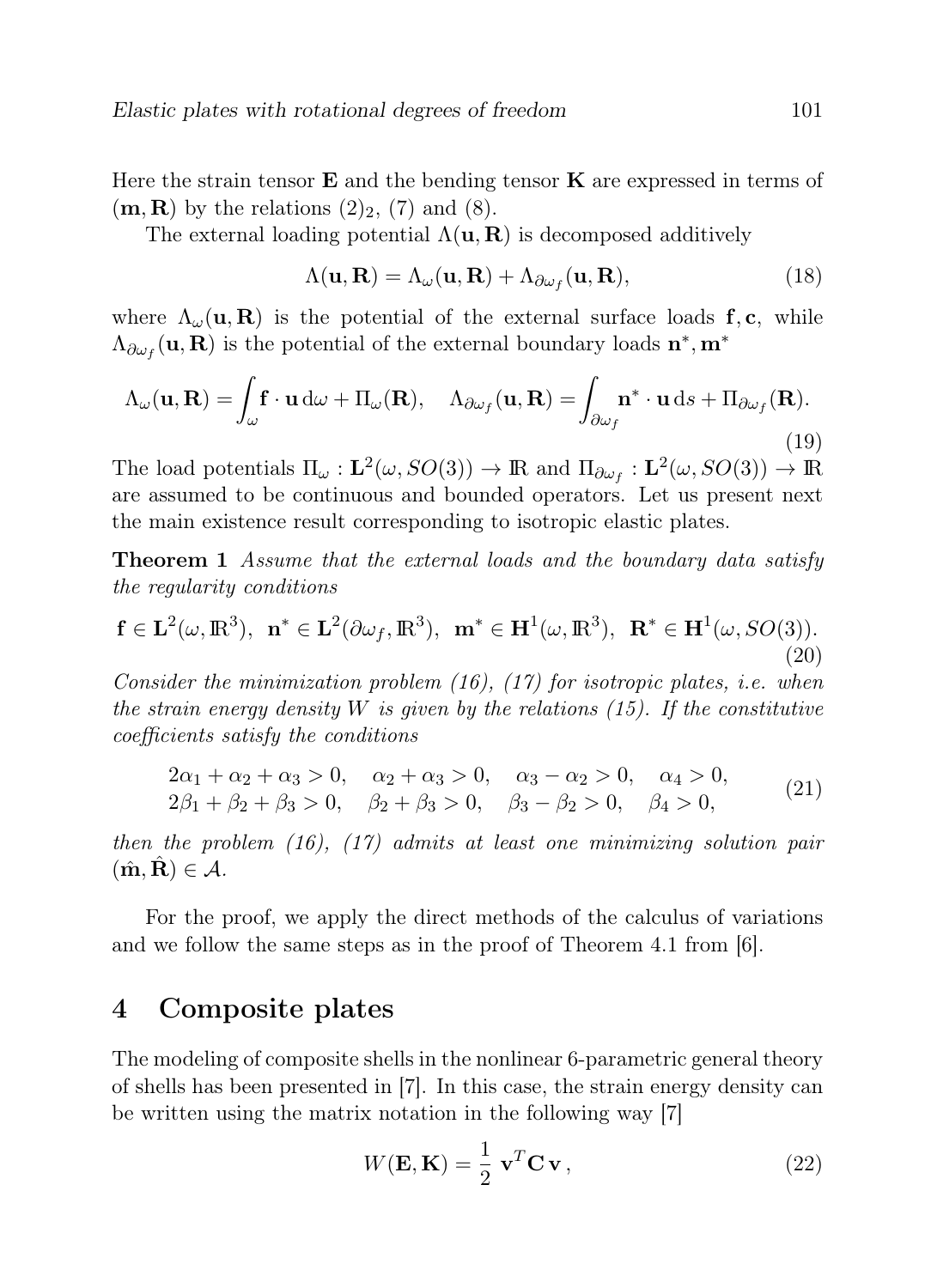where C is a  $12 \times 12$  matrix containing the constitutive coefficients, and v is a  $12 \times 1$  column vector of the forms

$$
\mathbf{C}_{12\times12} = \begin{bmatrix} \mathbf{A}_{4\times4} & \mathbf{0}_{4\times2} & \mathbf{B}_{4\times4} & \mathbf{0}_{4\times2} \\ \mathbf{0}_{2\times4} & \mathbf{S}_{2\times2} & \mathbf{0}_{2\times4} & \mathbf{0}_{2\times2} \\ \mathbf{B}_{4\times4} & \mathbf{0}_{4\times2} & \mathbf{D}_{4\times4} & \mathbf{0}_{4\times2} \\ \mathbf{0}_{2\times4} & \mathbf{0}_{2\times2} & \mathbf{0}_{2\times4} & \mathbf{G}_{2\times2} \end{bmatrix}, \qquad \mathbf{v}_{12\times1} = \begin{bmatrix} \mathbf{e}_{4\times1} \\ \varepsilon_{2\times1} \\ \mathbf{k}_{4\times1} \\ \kappa_{2\times1} \end{bmatrix}.
$$
 (23)

Here we have denoted by **e**,  $\varepsilon$ , **k** and  $\kappa$  the following column vectors of components of the strain and bending tensors for plates

$$
\mathbf{e} = \begin{bmatrix} E_{11} \\ E_{22} \\ E_{21} \\ E_{12} \end{bmatrix} = \begin{bmatrix} \mathbf{m}_{,x} \cdot \mathbf{d}_{1} - 1 \\ \mathbf{m}_{,y} \cdot \mathbf{d}_{2} - 1 \\ \mathbf{m}_{,x} \cdot \mathbf{d}_{2} \\ \mathbf{m}_{,y} \cdot \mathbf{d}_{1} \end{bmatrix}, \quad \mathbf{k} = \begin{bmatrix} K_{21} \\ -K_{12} \\ -K_{11} \\ K_{22} \end{bmatrix} = \begin{bmatrix} \mathbf{d}_{3,x} \cdot \mathbf{d}_{1} \\ \mathbf{d}_{3,y} \cdot \mathbf{d}_{2} \\ \mathbf{d}_{3,x} \cdot \mathbf{d}_{2} \\ \mathbf{d}_{3,y} \cdot \mathbf{d}_{1} \end{bmatrix},
$$

$$
\varepsilon = \begin{bmatrix} E_{31} \\ E_{32} \end{bmatrix} = \begin{bmatrix} \mathbf{m}_{,x} \cdot \mathbf{d}_{3} \\ \mathbf{m}_{,y} \cdot \mathbf{d}_{3} \end{bmatrix}, \qquad \kappa = \begin{bmatrix} K_{31} \\ K_{32} \end{bmatrix} = \begin{bmatrix} \mathbf{d}_{1,x} \cdot \mathbf{d}_{2} \\ \mathbf{d}_{1,y} \cdot \mathbf{d}_{2} \end{bmatrix}.
$$
(24)

In view of the above notations, the expression of the strain energy density (22) becomes

$$
2W(\mathbf{E}, \mathbf{K}) = \mathbf{e}^T \mathbf{A} \mathbf{e} + \mathbf{e}^T \mathbf{B} \mathbf{k} + \mathbf{k}^T \mathbf{B} \mathbf{e} + \mathbf{k}^T \mathbf{D} \mathbf{k} + \varepsilon^T \mathbf{S} \varepsilon + \kappa^T \mathbf{G} \kappa.
$$
 (25)

In the above relation we can observe the multiplicative coupling of the strain tensor  $E$  with the bending tensor  $K$  for composite plates. The matrices A, B, D, S, G containing the constitutive coefficients for elastic (orthotropic) composite multilayered shells and plates have been determined in [7] in terms of the material/geometrical parameters of the layers.

We can prove the existence of minimizers also for composite plates under the assumption of coercivity and convexity on the strain energy density. More precisely, the following theorem holds.

Theorem 2 (Composite, anisotropic plates) Consider the minimization problem  $(16)$ ,  $(17)$  associated to the deformation of composite plates, and assume that the external loads and boundary data satisfy the conditions (20). Assume that the strain energy density  $W(E, K)$  is a quadratic convex function in  $(E, K)$ , and moreover W is coercive, i.e.

 $W(\mathbf{E}, \mathbf{K}) \ge c \left( \|\mathbf{E}\|^2 + \|\mathbf{K}\|^2 \right), \quad \forall \, \mathbf{E} = E_{i\alpha} \mathbf{e}_i \otimes \mathbf{e}_\alpha, \, \mathbf{K} = K_{i\alpha} \mathbf{e}_i \otimes \mathbf{e}_\alpha, \tag{26}$ 

for some constant  $c > 0$ . Then, the minimization problem (16), (17) admits at least one minimizing solution pair  $(\hat{\mathbf{y}}, \hat{\mathbf{Q}}) \in \mathcal{A}$ .